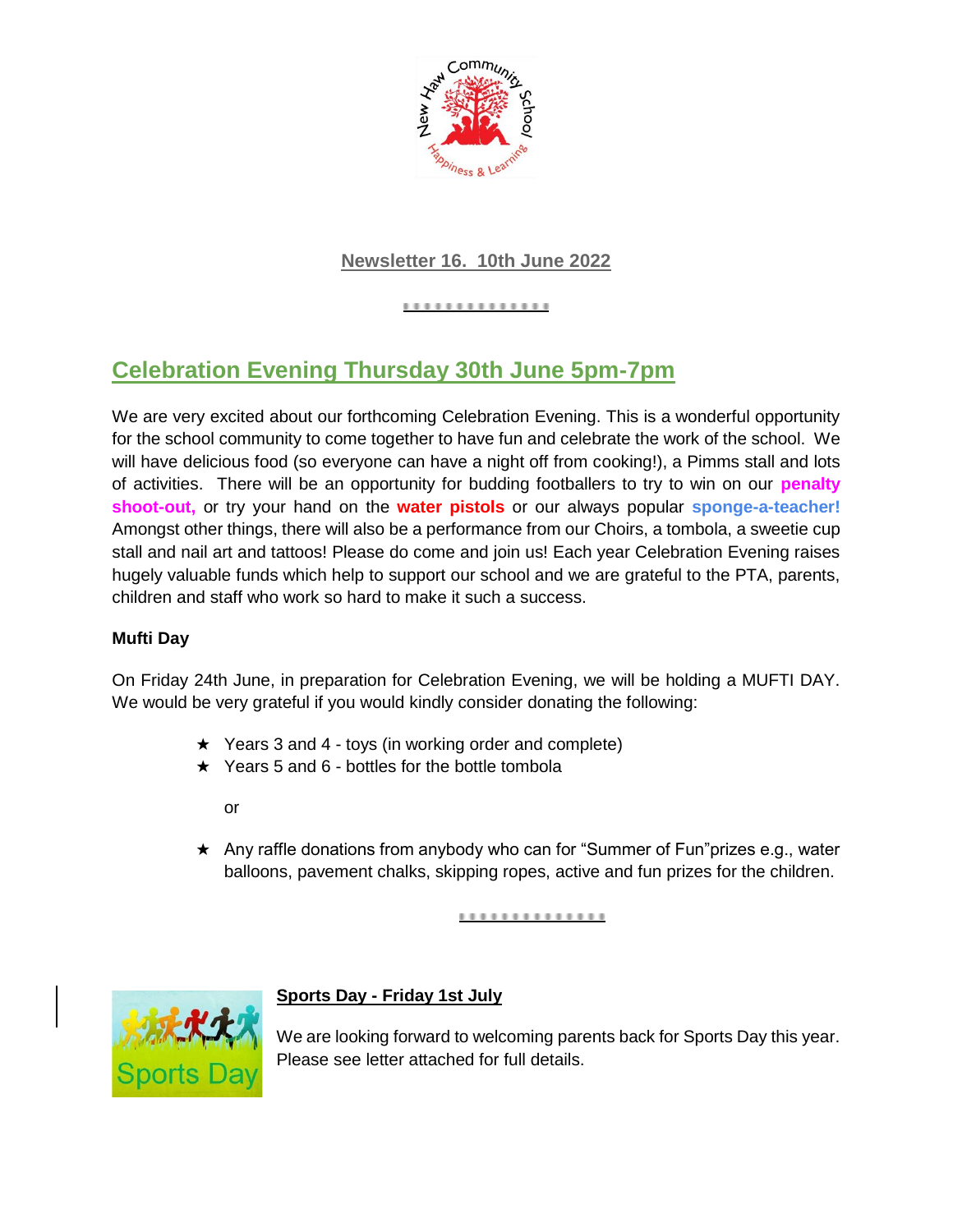#### **Jubilee Party**

The children and staff had a lovely start to the week with our Platinum Jubilee Party on Monday! Despite the rain, the children enjoyed their 'picnic' lunch in the hall and there was a party atmosphere with dancing and bunting. We were really impressed with all the entries for our Jubilee hat competition and we celebrated the winners from each class at a special assembly during the afternoon.



#### ............

### **Staff News**

We are delighted to advise you that Miss Roberts has given birth to a little girl and both mum and baby are well and happy.

..............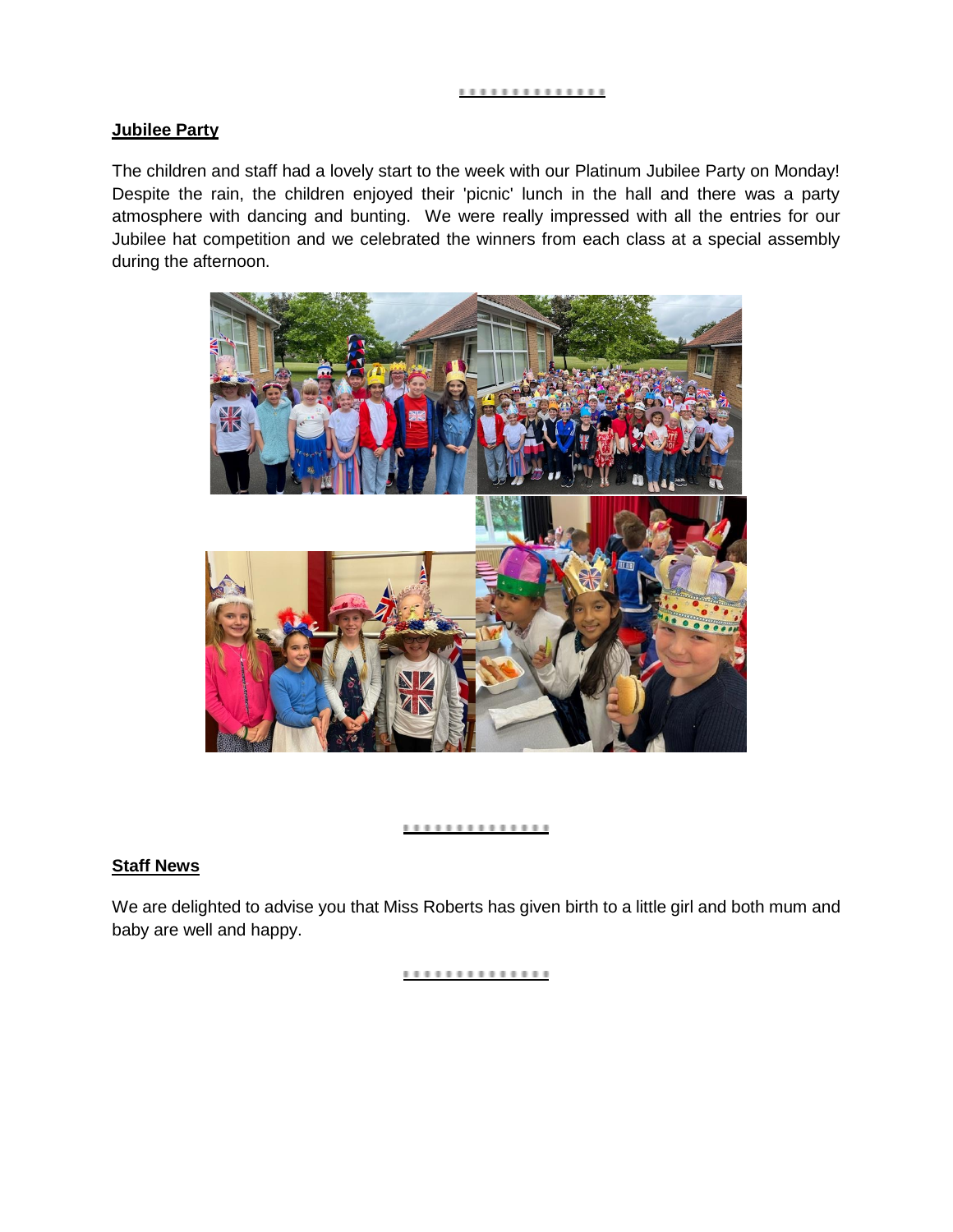### **Headteacher Awards**

Congratulations to the following children who have recently received a Headteacher Award for progress, improvement or academic excellence. These awards are made at the end of each half term and can be awarded for improvements in behaviour /attitude or for academic excellence.

| 3D                   | 3R                   | 3 <sub>G</sub>             | 4C                   | 4M                                | 4R               |
|----------------------|----------------------|----------------------------|----------------------|-----------------------------------|------------------|
| <b>Seren Lewis</b>   | <b>Isabella Hall</b> | Imogen Reed                | <b>James Scott</b>   | <b>Scarlett</b><br><b>Brooker</b> | Stefan<br>Ocnasu |
| Jacob Duddy          | <b>Elliot Tween</b>  | Lewis Slade                | Tilda Hall-<br>Wydes | <b>Ben Ellison</b>                | Lizzy Asghar     |
|                      |                      |                            |                      |                                   |                  |
| 5A                   | 5V                   | 5F                         | 6C                   | 6M                                | 6L.              |
| <b>Harriet Scott</b> | Mason Wade           | Ellen<br><b>Ballantine</b> | Ayaan<br>Hussain     | Louie Brown                       | Tiago Ramos      |

#### **Lost Property**

If you are coming to collect your child this afternoon or early next week please do have a look in the lost property bin located near the entrance to the playground, it is bursting with lost belongings some of which came back from PGL! We also have these items at Reception if you recognise them.



#### ..............

#### **Water bottles**

Finally the weather has improved and we are seeing some warmer, sunnier days. Please may we remind you that all children should bring a water bottle into school every day. Please check with your child this weekend that they have theirs.

..............